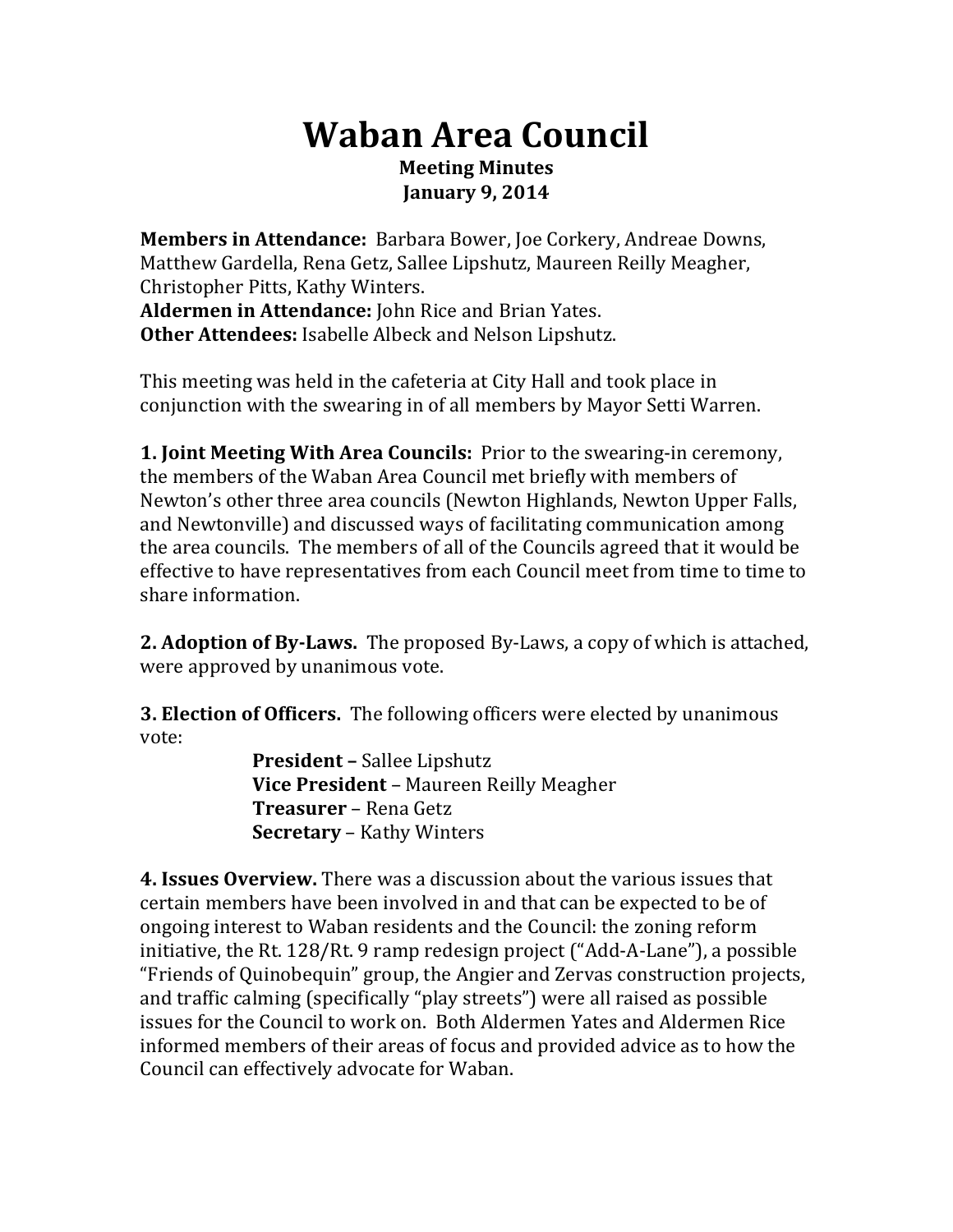**5. Public Input at Meetings.** It was agreed that meetings should include a public comment period where residents could raise new issues that could be discussed or docketed for future meetings.

**6. Next Meeting Date**. The next meeting is set for Thursday February 13<sup>th</sup> at 7:30pm at the Waban Library Center.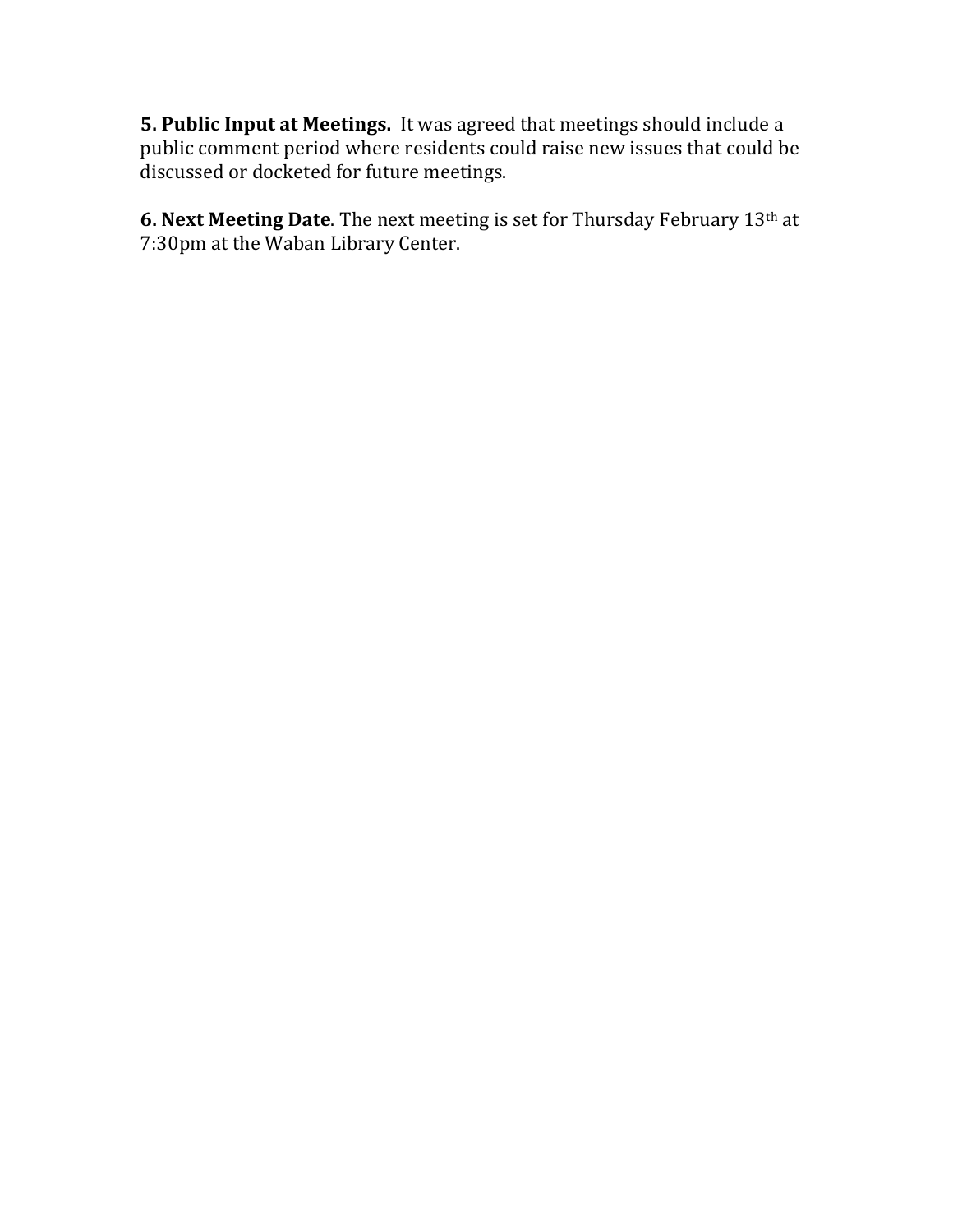# **BY-LAWS OF THE WABAN AREA COUNCIL**

# **ARTICLE I** - **AUTHORITY**

The By-Laws for the Waban Area Council, ("Council"), are promulgated under the authority granted to it by Article 9, Section 9-9(b) of the Charter of the City of Newton, ("Charter"), as adopted on November 2, 1971 and taking effect on January 1, 1972, as amended.

#### **ARTICLE II - COUNCIL**

#### Section 1 - General Powers

The affairs of the Waban neighborhood service area, ("Area"), shall be managed by the Council as authorized by Article 9 of the Charter and the "Board Resolution Adopting Area Council" #198-13, ("Resolution"), approved July 8, 2013.

#### Section 2 – Name and Composition

The Council shall be known as the "Waban Area Council." In accordance with Section II of the Resolution, the Council shall consist of nine members. Further, the term of office of each member shall be two years, and until a successor is qualified.

#### Section 3 - Meetings

(a) Regular Meetings. Regular meetings shall be held at least nine (9) times per calendar year provided a quorum is present. A quorum shall be defined as five (5) members of the Council.

#### (b) Special Meetings.

(i) In General.

A special meeting of the Council may be called by the president of the Council, or by a quorum of its members, by causing a notice of such meeting, specifying the matters to be considered, to be sent to each Council member. Notice shall be made by regular mail, left at the usual place of residence of each Council member, given to each Council member in hand, or delivered to each council member via e-mail. Notice of all special meetings shall comport with the requirements of the Open Meeting Law. Mass. Gen. Laws ch. 30A, §§ 18-25, as amended.

(ii) By Request of Area Voters.

A special meeting of the Council shall be called by the president of the Council or a quorum of its members within twenty (20) days of receipt by the Council of a written request by not fewer than fifty (50) registered voters of the Area. Such request shall be deemed received by the Council when sent by regular mail to, served in hand upon, or delivered via e-mail to, the secretary for the Council.

(c) Notice of Meetings. The Council shall give notice of all meetings according to the procedures set forth in the Open Meeting Law. Mass. Gen. Laws ch. 30A, §§ 18-25, as amended.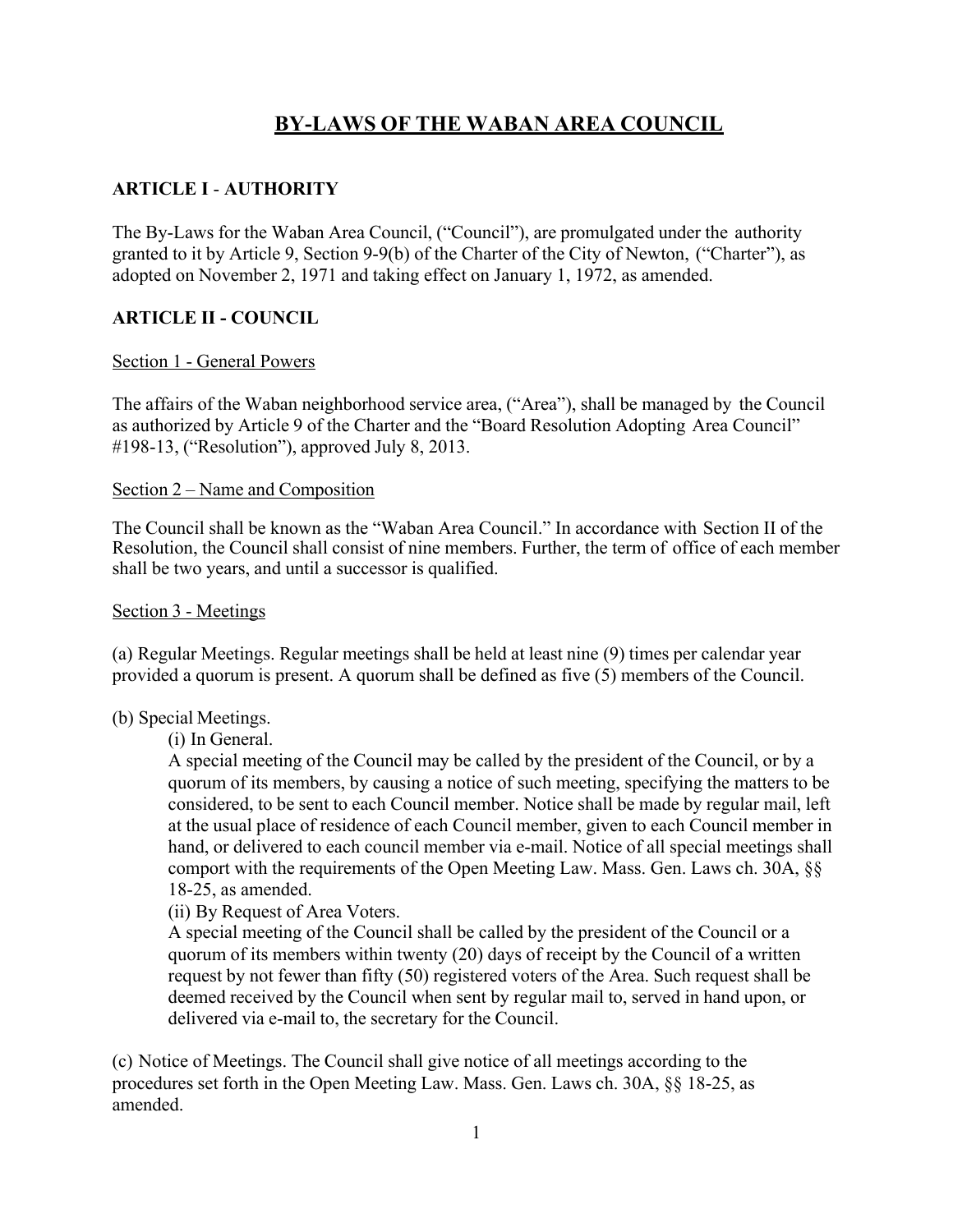(d) Manner of Acting. While a quorum is present at a meeting, any action may be taken by a majority vote of the Council members present, except as otherwise provided by law, ordinance or these By-Laws.

(e) Records. The Council shall maintain accurate records setting forth any action or actions taken at each meeting, and make available a summary of all matters voted in the manner required by the Open Meeting Law. Mass. Gen. Laws ch. 30A, §§ 18-25, as amended.

(f) Conduct of Meetings. Where applicable and not in conflict with any law or ordinance, procedures for the meetings of the Council shall be governed by Roberts Rules of Order as most recently revised and amended.

#### Section 4 – Officers

The officers of the Council shall be president, vice president, secretary and treasurer. The officers shall be elected by the Council from among its members at the first regular meeting of each calendar year and shall hold office until the first regular meeting of the subsequent calendar year and until their successors have been elected.

(a) President and Vice President.

(i) The president, or if absent, the vice president, shall preside over all meetings of the Council. In the absence of both, a temporary presiding officer shall be elected from among the members present.

(ii) The president shall exercise general supervision over all of the affairs of the Council.

(iii) The president shall be a member ex-officio of all committees but shall not be counted

in determining a quorum if serving on a committee only as a member ex-officio.

(iv) In the absence of the president, the vice president may act in his or her stead.

#### (b) Secretary.

(i) The secretary of the Council shall:

(1) maintain a complete and accurate record of all proceedings and correspondence of the Council;

(2) comply with Sections 3 (c) and (e) of this Article;

(3) post and file notices of meetings as may be required, and in the manner required;

(4) shall make at the end of every calendar year an annual report of the Council's activities to the Board of Alderman as required by Section 9-10 of the Charter, which report shall be open to the public, and

(5) perform all other duties usually appertaining to the office of secretary.

(ii) In the absence or incapacity of the secretary, any power which he or she may have may be delegated by the Council to one of its members.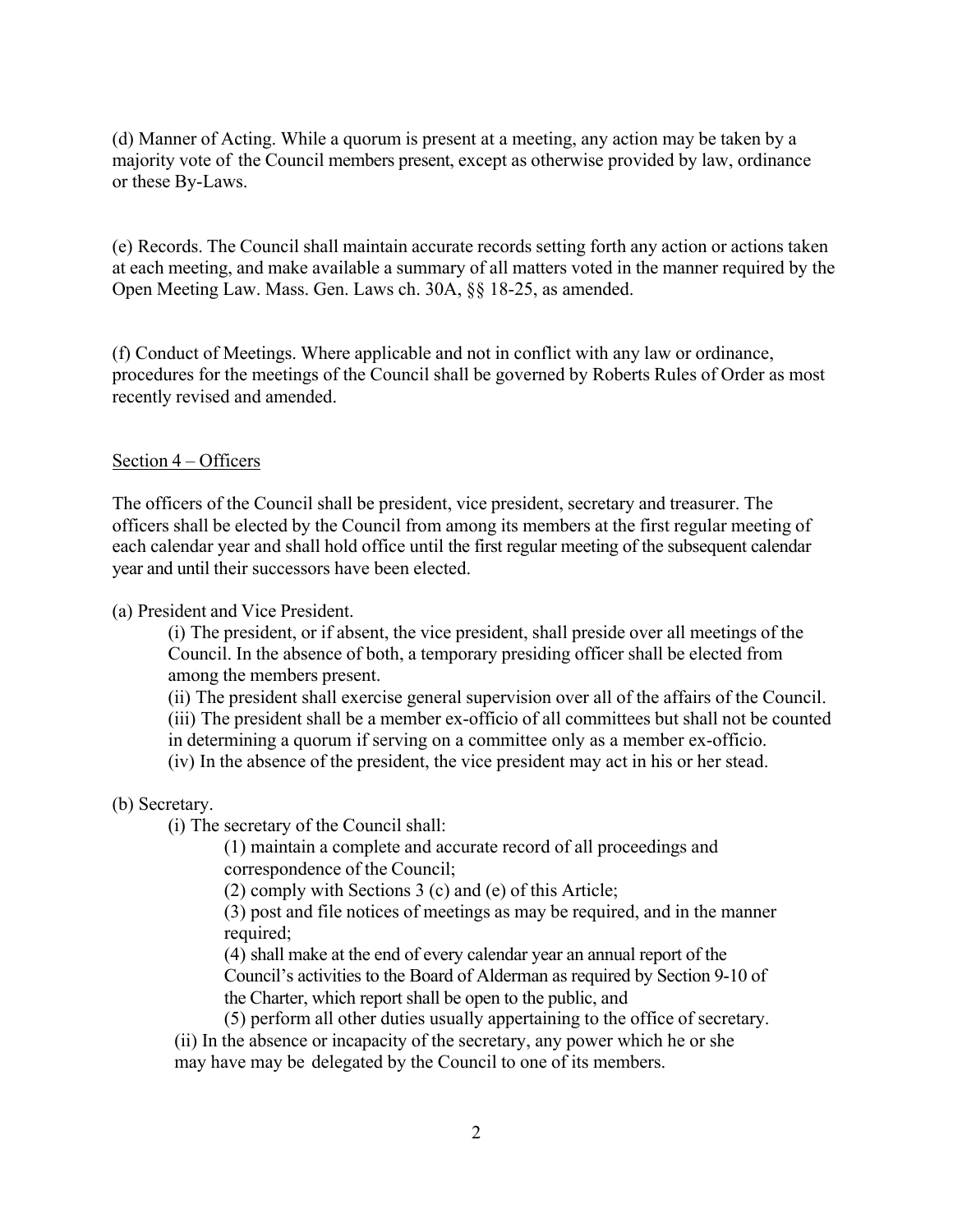(c) Treasurer.

(i) The treasurer of the Council shall:

(1) give bond, if required by the Council;

(2) make payments only for bills properly approved by the Council and as otherwise authorized by law;

(3) keep complete and accurate financial records of the activities of the Council which shall be subject to City audit as required by Article 9, Section 9-11 of the Charter or as otherwise required by law;

(4) submit a financial report to the Council at the end of every calendar year.

(ii) In the absence or incapacity of the treasurer, any power which he or she may have may be delegated by the Council to one of its members.

(d) Removal from Office. Any officer may be removed, either with or without cause, by twothirds (2/3) vote of the Council, at any regular or special meeting.

(e) Resignation. Any officer may resign at any time by giving written notice to any member of the Council. Written notice shall include written notice given by electronic means. Any such resignation shall take effect upon the date of the receipt of such notice, or at any later time specified therein. Acceptance of such resignation shall not be necessary to make it effective.

#### Section 5 - Vacancies

In the event of a vacancy on the Council, the Council shall elect, by vote of two-thirds (2/3) of the remaining members, a person to fill such vacancy from among Area residents.

# Section 6 – Debt

The Council shall not incur any debt or liability exceeding the net assets of the Council.

#### Section 7 - Legal Opinions

The Council shall consult with the City Solicitor on matters of law to the same extent as such consultation is required of City officers, departments, agencies, boards and commissions, pursuant to Section 15-2(e) of the Revised Ordinances of the City of Newton.

# **ARTICLE III - COMMITTEES**

The Council may establish committees from time to time as it deems necessary and in the best interests of the Area, to report to it on subjects requiring investigation, or for such purposes as the Council may consider appropriate. Committee membership need not be limited to members of the Council. Meetings of any committee established hereunder are subject to the requirements of the Open Meeting Law. Mass. Gen. Laws. ch. 30A §§ 18-25, as amended, to the extent provided therein.